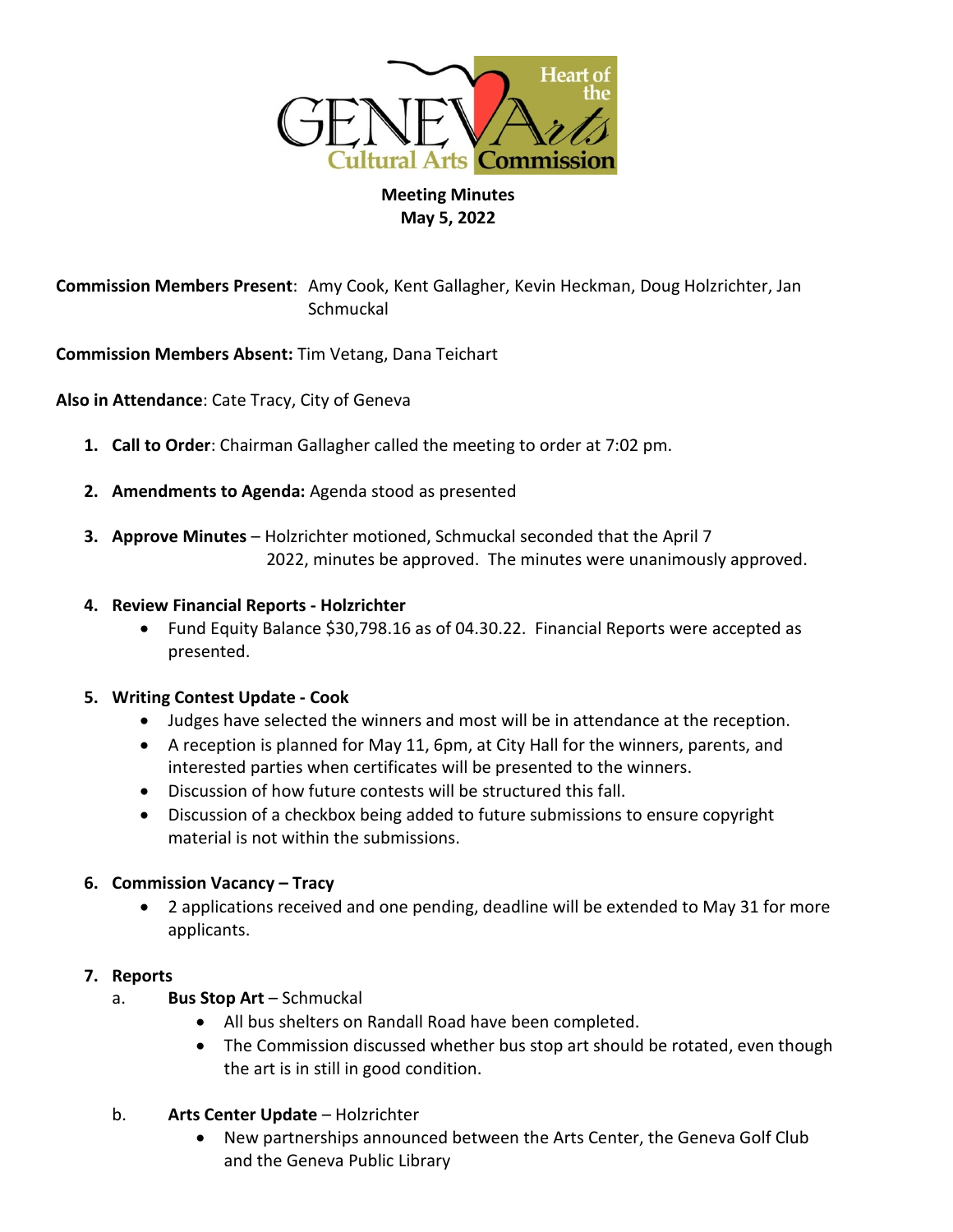- New exhibit scheduled for late May
- Workshops are scheduled for June
- An intern has been engaged for the summer months to coordinate programs and social media
- The Arts Center was featured in the recent City newsletter

# c. **Art on Fire** – Tracy

• Submissions are being taken. The program has been expanded to encourage French-themed designs by students through a collaboration with the International Cultural Exchange Committee. Submissions will be accepted through the end of June, 2022.

# d. **River Park Summer Concert Series** – Gallagher

- All four Sundays are set:
	- o Illinois Brass Band July 3
	- o Dixon Bandits July 10
	- o Good Clean Fun Band July 17<br>
	o Chez Butter July 24
	- o Chez Butter
- Seeking Fourth of July décor for the Illinois Brass band concert

### e. **Fine Art Show Booth** – Holzrichter

• Everything on track

### f. **Shakespeare in the Park** –

• "The Tempest" on July 30, 2022, the Saturday after the Arts Fair

### g. **Chalk Art Idea** – Heckman

- Age cutoffs will be instituted
- The type(s) of chalk allowed to be used will be listed.
- Dodson Place Plaza is the first location choice and Heckman will be speaking to the owner to confirm plans and answer questions.
- Possible logistics and contest rules were discussed.
- Tracy will follow up with Heckman regarding the budget, insurance, and chalk artist contacts associated with a St Charles event.
- Holzrichter asked if the Arts Center could collect donations at the event. Tracy noted that fundraising activities are prohibited, but the Arts Center could collaborate through programming.

### h. **Steeple Walk** – Gallagher

• No report

### **i. Commissioner Comments and Ideas**

• There were none

### **8. Public Comments**

- There were none.
- **9. Adjourn**